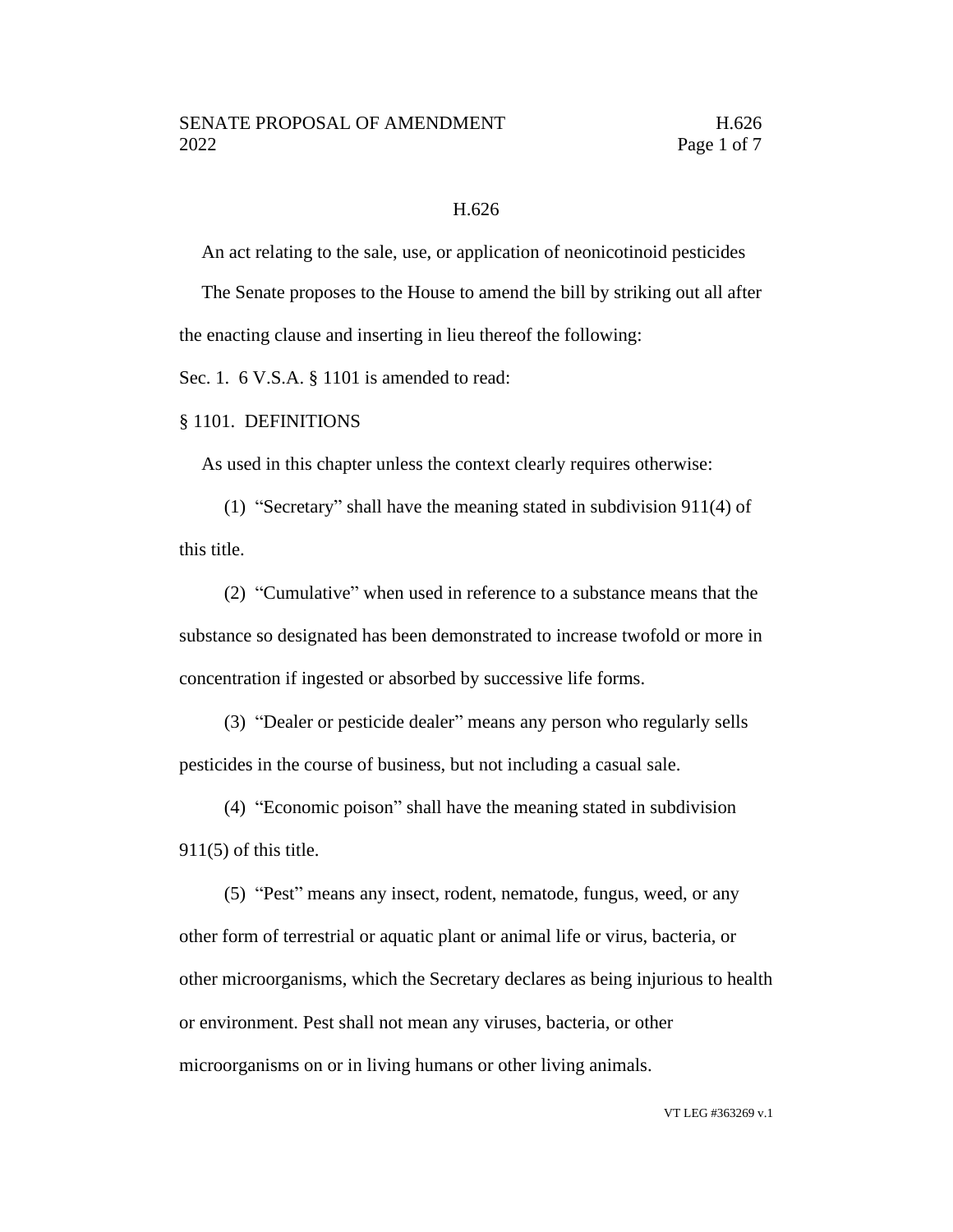(6) "Pesticide" for the purposes of this chapter shall be used interchangeably with "economic poison."

(7) "Treated article" means a pesticide or class of pesticides exempt under 40 C.F.R. § 152.25(a) from regulation under the Federal Insecticide,

Fungicide, and Rodenticide Act, 7 U.S.C. § 136-136y.

(8) "Neonicotinoid pesticide" means any economic poison containing a chemical belonging to the neonicotinoid class of chemicals.

(9) "Neonicotinoid treated article seeds" are treated article seeds that are treated or coated with a neonicotinoid pesticide.

Sec. 2. 6 V.S.A. § 1105a is amended to read:

§ 1105a. TREATED ARTICLES; POWERS OF SECRETARY; BEST

### MANAGEMENT PRACTICES

(a) The Secretary of Agriculture, Food and Markets, upon the

recommendation of the Agricultural Innovation Board, may adopt by rule:

(1) best management practices (BMPs), standards, procedures, and

requirements relating to the sale, use, storage, or disposal of treated articles the use of which the Agricultural Innovation Board has determined will have a hazardous or long-term deleterious effect on the environment, presents a likely risk to human health, or is dangerous;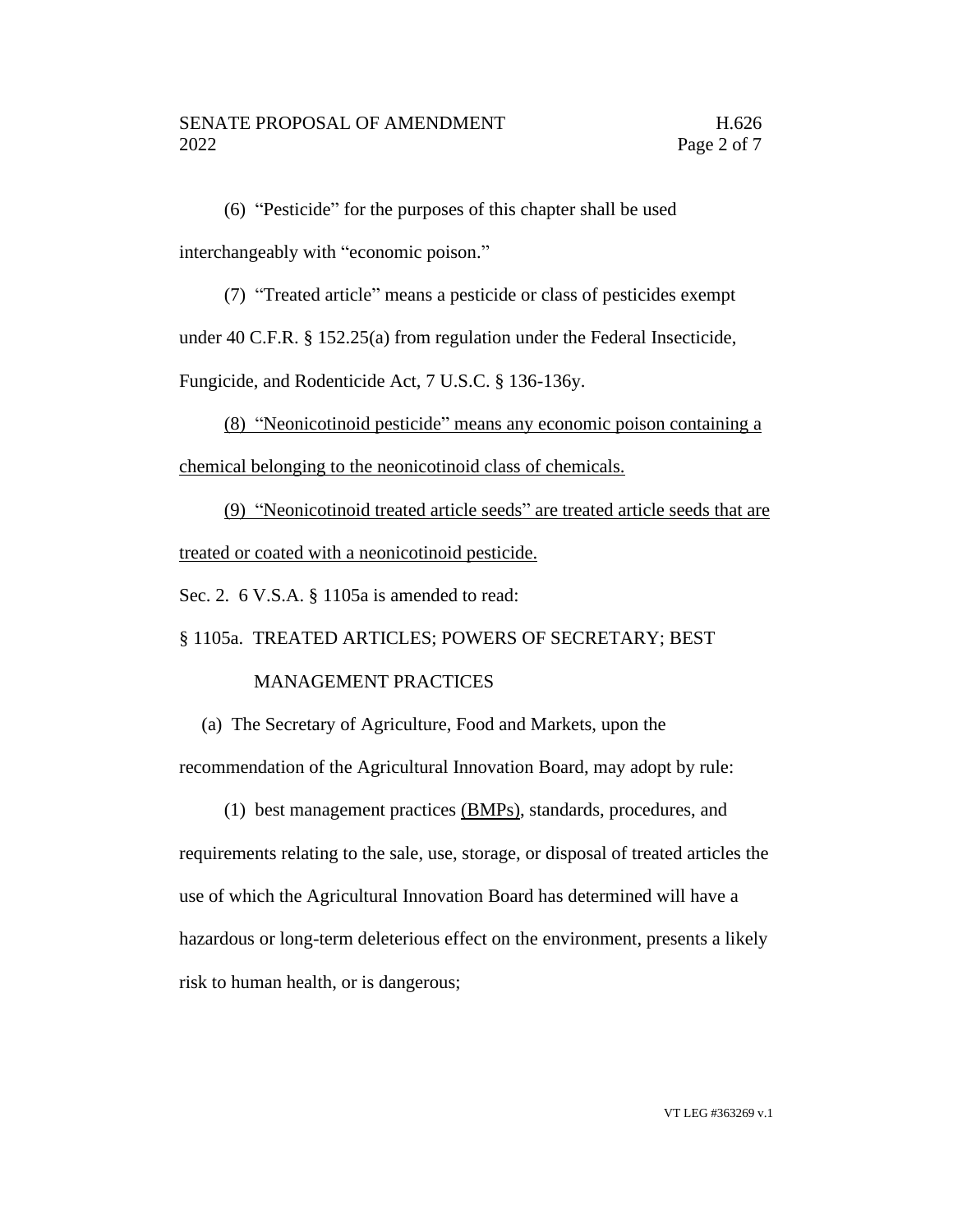#### SENATE PROPOSAL OF AMENDMENT FROM H.626 2022 **Page 3 of 7**

(2) requirements for the response to or corrective actions for exigent circumstances or contamination from a treated article that presents a threat to human health or the environment;

(3) requirements for the examination or inspection of treated articles the use of which the Agricultural Innovation Board has determined will have a hazardous or long-term deleterious effect on the environment, presents a likely risk to human health, or is dangerous;

(4) requirements for persons selling treated articles to keep or make available to the Secretary records of sale of treated articles, and what treatments were received, the use of which the Agricultural Innovation Board has determined will have a hazardous or long-term deleterious effect on the environment, presents a likely risk to human health, or is dangerous; or

(5) requirements for reporting of incidents resulting from accidental contamination from or misuse of treated articles the use of which the Agricultural Innovation Board has determined will have a hazardous or longterm deleterious effect on the environment, presents a likely risk to human health, or is dangerous.

(b) At least 30 days prior to prefiling a rule authorized under subsection (a) or subsection (c) of this section with the Interagency Committee on Administrative Rules under 3 V.S.A. § 837, the Secretary shall submit a copy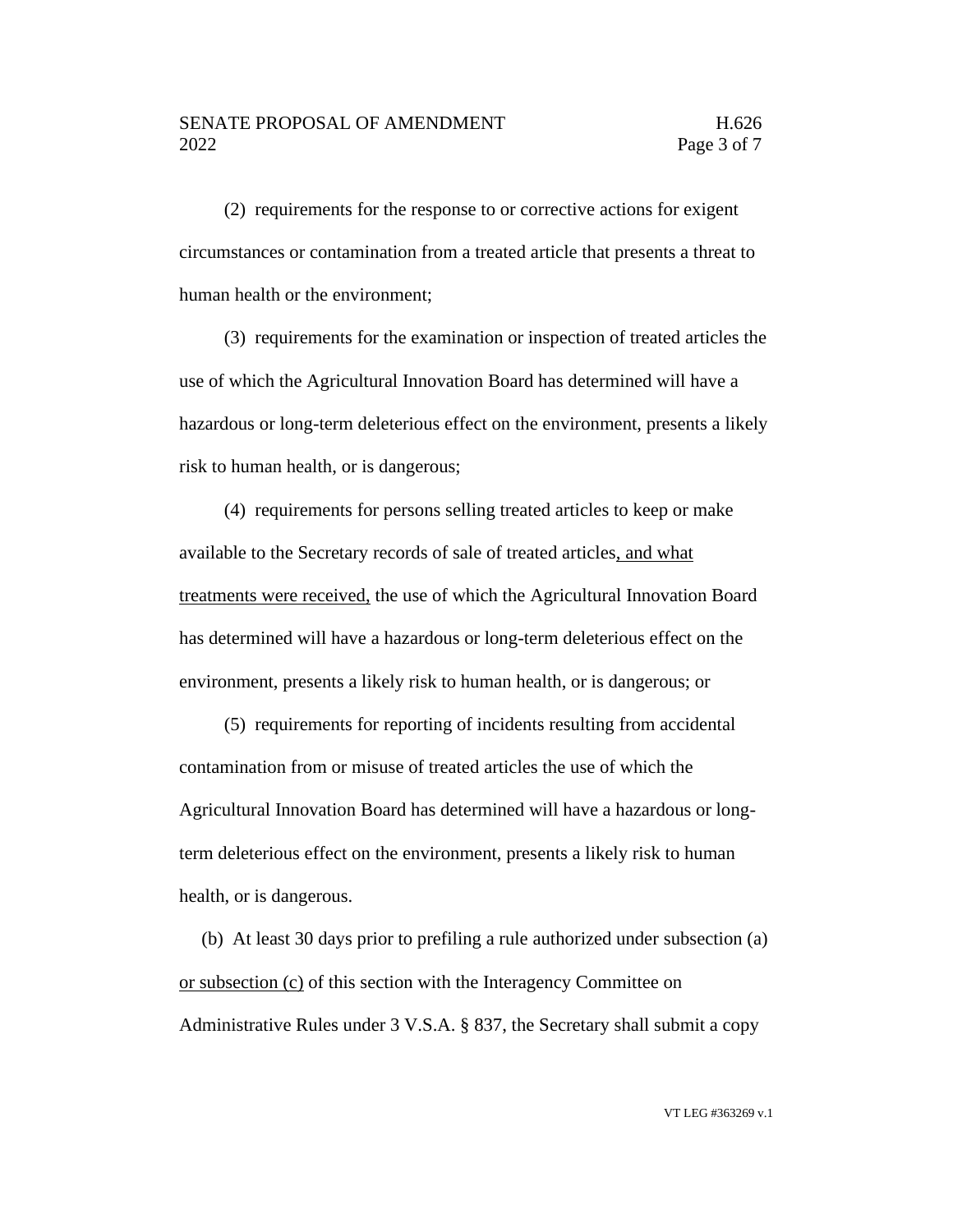of the draft rule to the Senate Committee on Agriculture and the House

Committee on Agriculture and Forestry for review.

(c)(1) Under subsection (a) of this section, the Secretary of Agriculture,

Food and Markets, after consultation with the Agricultural Innovation Board,

shall adopt by rule BMPs for the use in the State of neonicotinoid treated

article seeds. In developing the rules with the Agricultural Innovation Board,

the Secretary shall address:

(A) establishment of threshold levels of pest pressure required prior to use of neonicotinoid treated article seeds;

(B) availability of nontreated article seeds that are not neonicotinoid treated article seeds;

(C) economic impact from crop loss as compared to crop yield when neonicotinoid treated article seeds are used;

(D) relative toxicities of different neonicotinoid treated article seeds and the effects of neonicotinoid treated article seeds on human health and the environment;

(E) surveillance and monitoring techniques for in-field pest pressure; (F) ways to reduce pest harborage from conservation tillage practices; and

(G) criteria for a system of approval of neonicotinoid treated article seeds.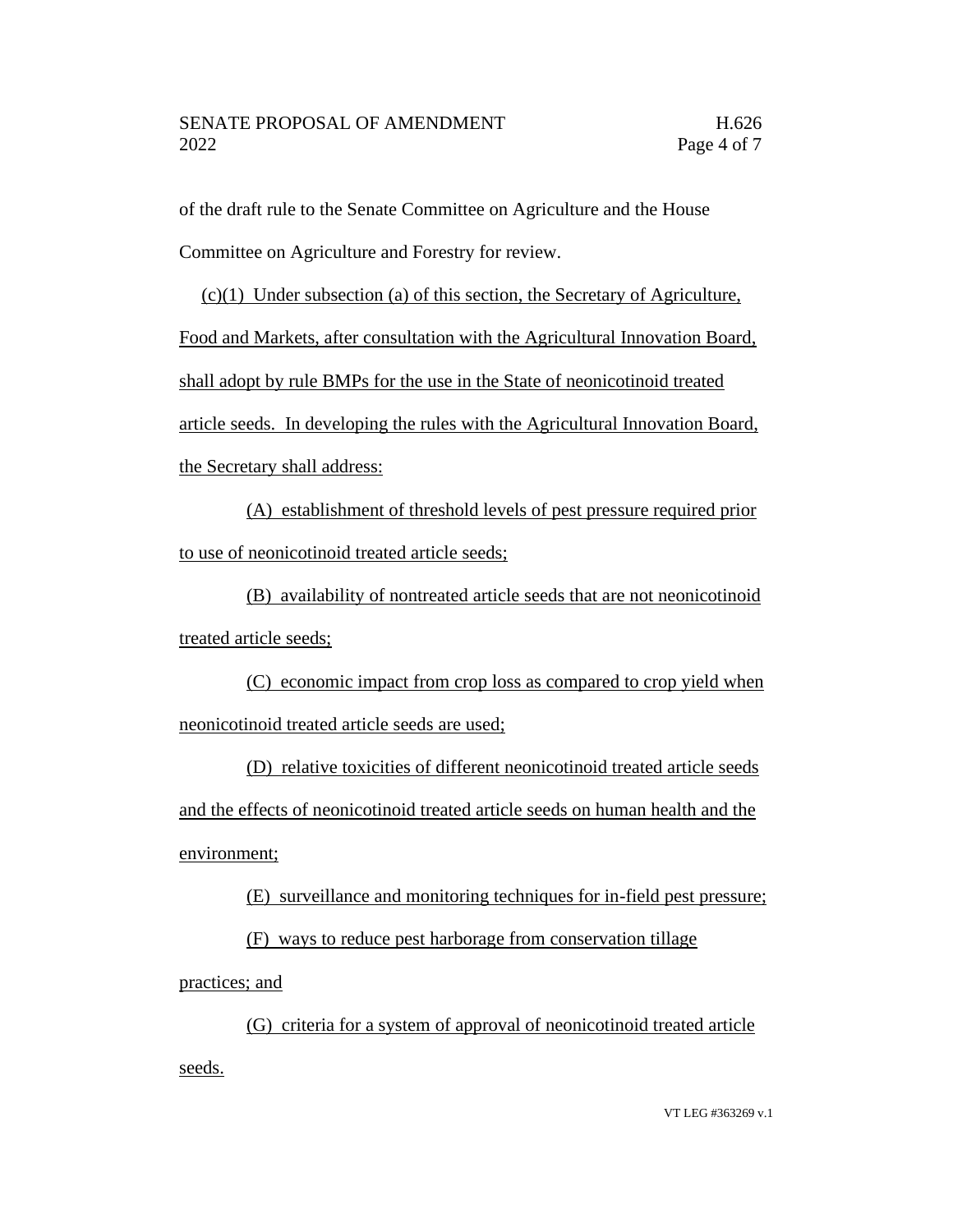(2) In implementing the rules required under this subsection, the

Secretary of Agriculture, Food and Markets shall work with farmers, seed

companies, and other relevant parties to ensure that farmers have access to

appropriate varieties and amounts of untreated seed or treated seed that are not

neonicotinoid treated article seeds.

Sec. 3. 6 V.S.A. § 3036 is added to read:

## § 3036. MONITORING OF POLLINATOR HEALTH

The Secretary of Agriculture, Food and Markets shall monitor managed pollinator health to establish pollinator health benchmarks for Vermont,

including:

(1) presence of pesticides in hives;

(2) mite pressure;

(3) disease pressure;

(4) mite control methods;

(5) genetic influence on survival;

(6) winter survival rate; and

(7) forage availability.

# Sec. 4. IMPLEMENTATION; REPORT; RULEMAKING

### (a) On or before March 1, 2024, the Secretary of Agriculture, Food, and

Markets shall submit to the Senate Committee on Agriculture and the House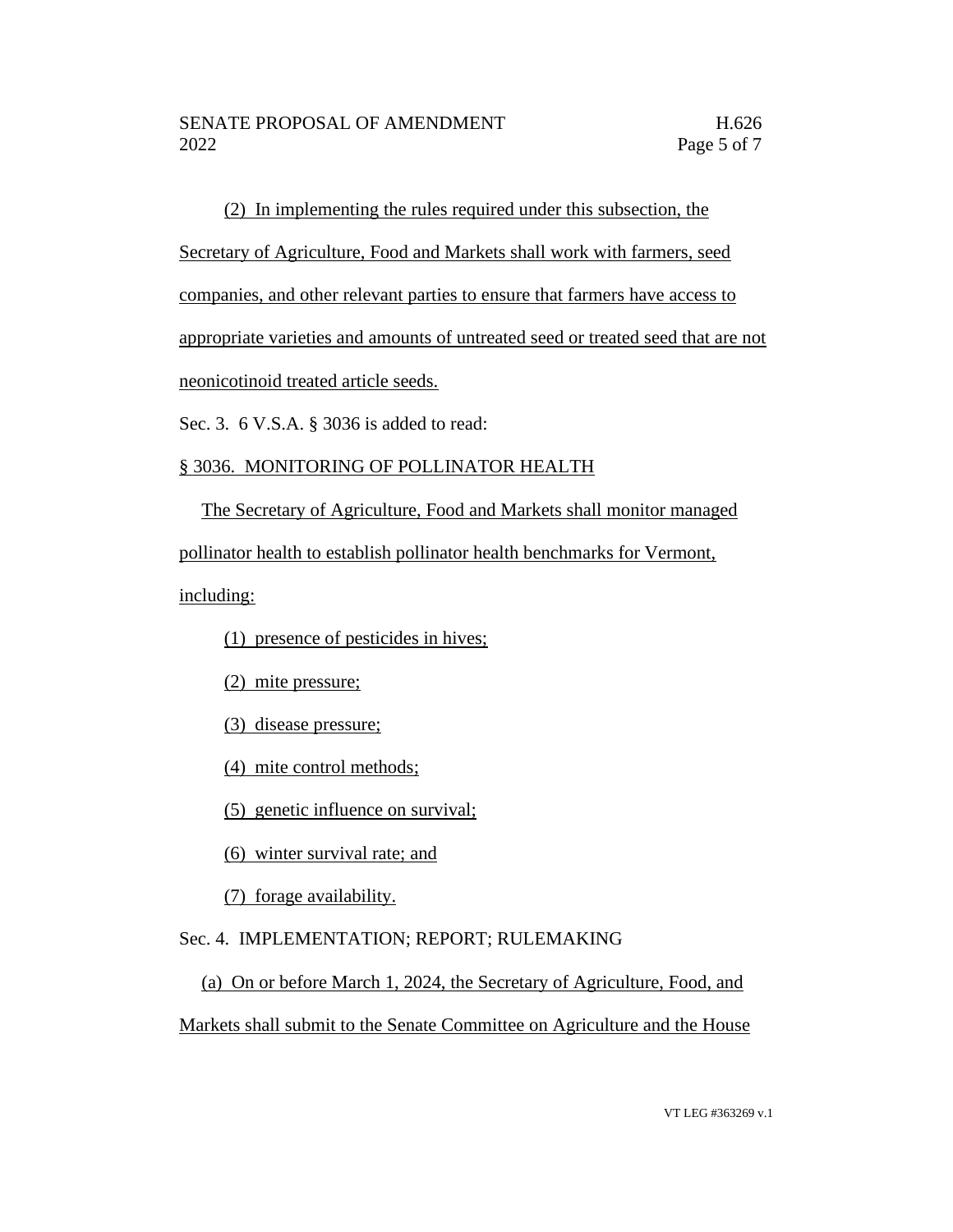Committee on Agriculture and Forestry a copy of the proposed rules required to be adopted under 6 V.S.A. § 1105a.

(b) The Secretary of Agriculture shall not file the final proposal of the rules required by 6 V.S.A. § 1105a under 3 V.S.A. § 841 until at least 90 days from submission of the proposed rules to the General Assembly under subsection (a) of this section or July 1, 2024, which ever shall occur first.

Sec. 5. REVIEW AND REPORT ON BMPS FOR TREATED ARTICLE **SEEDS** 

On or before February 15, 2023, the Agricultural Innovation Board shall submit to the Senate Committee on Agriculture and the House Committee on Agriculture and Forestry a written report regarding whether best management practices (BMPs) should be adopted for the use of treated article seeds that are not neonicotinoid treated article seeds. The report shall include:

(1) a summary of the Agricultural Innovation Board's review of treated article seeds that are not neonicotinoid treated article seeds, including identification of treated article seeds that may have adverse effects on human health or the environment;

(2) a recommendation of whether BMPs for treated article seeds that are not neonicotinoid treated article seeds should be adopted and whether they should be adopted by rule; and